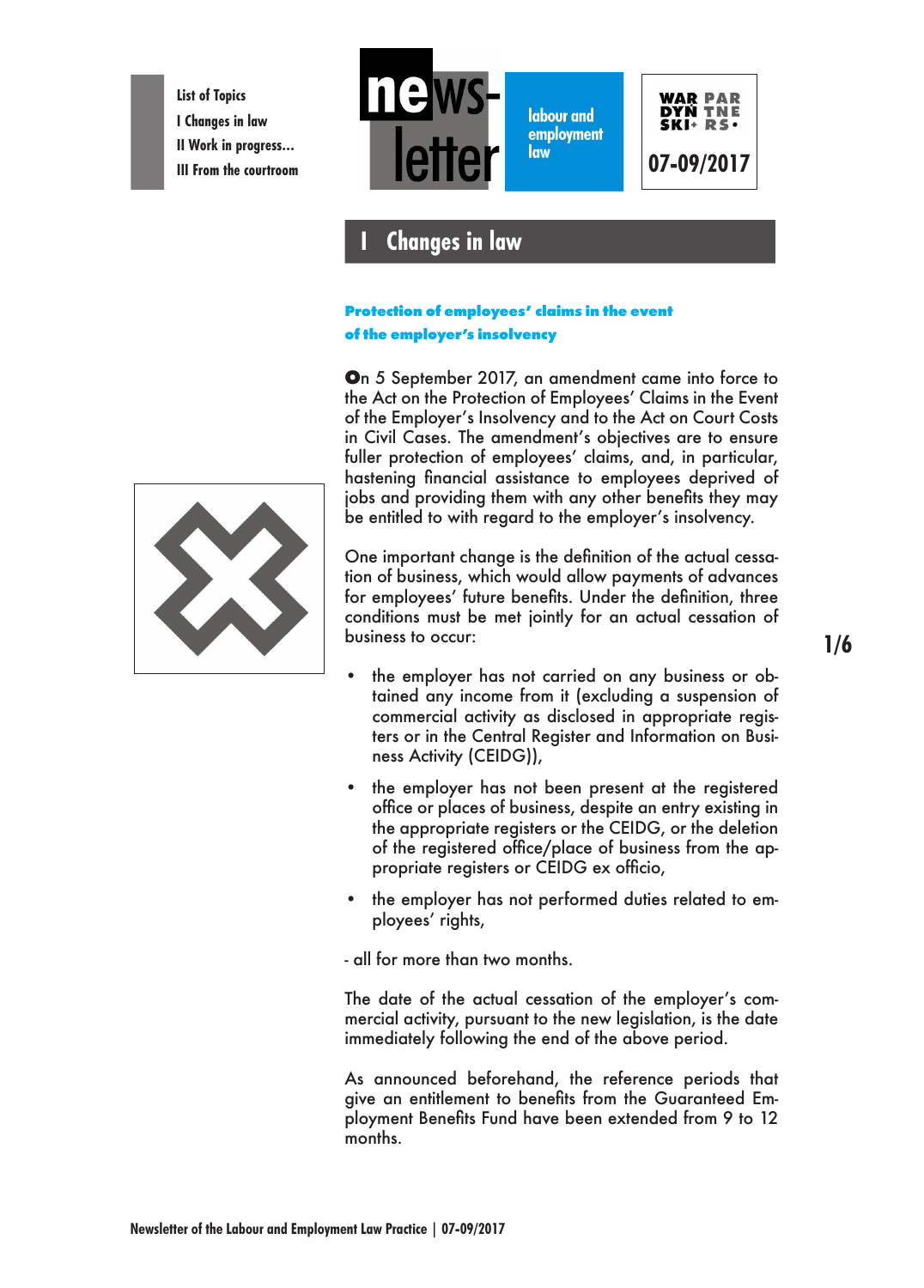Another important amendment is the extension of the definition of employee as used in protecting employees' claims to also include family members who work together in the business of a self-employed person.

The amendment also introduced the possibility to receive an equivalent for unused leave in the calendar year of the cessation of the employment, and in the year directly preceding that year, if the cessation of the employment occurred within 12 months preceding the date of the insolvency, or within 4 months following that date.

What is more, the amendment has clarified certain provisions of the Act by establishing, among others, that the average monthly wage that constitutes the base for calculating employees' benefits would be that in force on the date of submitting a schedule or an application to the speaker of a province.





#### **New guidelines for interpreting the protection given to employees' personal data**

**O**n 8 June 2017, the Working Party on the Protection of Individuals with regard to the processing of Personal Data, established under Article 29 of Directive 95/46/EC of the European Parliament and of the Council of 24 October 1995 on the protection of individuals with regard to processing of personal data and on the free movement of such data – "Art. 29 Working Party", issued opinion 2/2017 on processing personal data at work, in particular with regard to new technologies at the workplace. The opinion complements the previous Opinion 8/2001 of 13 September 2001 on the processing of personal data in the employment context and the Working Document of 29 May 2002 on the surveillance of electronic communications in the workplace. The Art. 29 Working Party's opinions are not binding, but its position is seen as important in interpreting personal data protection issues.

In its new guidelines, the Art. 29 Working Party maintained its position that employers should always be mindful of the fundamental rules of data protection, irrespective of the technology used. It also reiterated that monitoring may take place, if employees have been notified in advance and that consent should not constitute a legal basis for processing employees' personal data. Moreover, employee's personal data may sometimes be processed if the processing is necessary to perform a contract or is essential for the employer's legitimate interests, and is also proportionate. It was stressed that the processing of personal data at work should be minimally intrusive.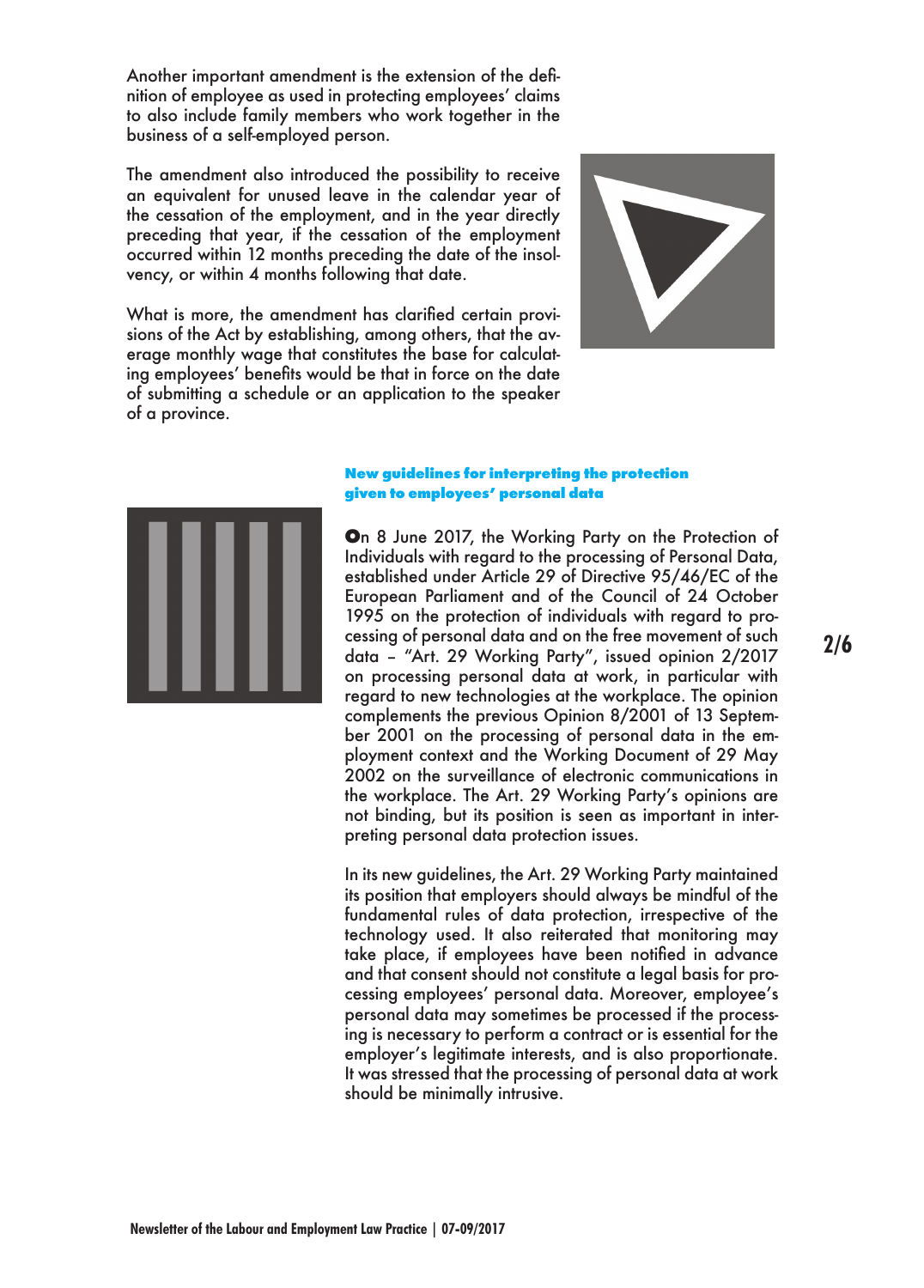## **II Work in progress…**

**Draft changes to the Labour Law following the entry into force of Regulation (EU) 2016/679 of the European Parliament and of the Council of 27 April 2016 on the protection of natural persons with regard to the processing of personal data and on the free movement of such data, and repealing Directive 95/46/EC (General Data Protection Regulation)**

**O**n 14 September 2017 the Ministry of Digital Affairs referred for public consultation and acceptance draft legislation implementing data protection regulations, which will replace the current regulations on data protection on 25 May 2018 in connection with the entry into force of the General Data Protection Regulation. The draft lists the personal data that an employer is to acquire from a job applicant and employee. Additionally, with the employee's consent, the employer may also process other employee's personal data, including biometric data. Processing of data concerning addictions, health, sex life or sexual orientation of an employee would be unacceptable even with the employee's consent. The draft also envisages that an employer may monitor employees to ensure employee security, property protection and confidentiality of information. However, this should not be used to control an employee's work. According to the draft, the employer should inform employees about use of monitoring at least 14 days in advance.



**3/6**



#### **Rules for examining criminal records of candidates applying for jobs in the financial sector**

**T**he Council of Ministers is working on entitling firms in the financial sector and those providing services to them to review the criminal records of candidates seeking jobs with them. Currently, an employer may request such information, only if the law requires it, and there are no such requirements in place regarding financial sector firms.

The bill would entitle such firms and those performing directly related activities for the financial firms (e.g. outsourcers, agents) to request an appropriate document from the National Criminal Register (KRK) certifying whether the job candidate has been convicted in a final ruling of any intentional crime as specified under the bill. A list of those crimes includes those against documents, property, information, the credibility of documents, commercial traffic, money and securities trading, as well as other crimes governed by criminal provisions of specific acts regarding the business of financial sector firms.

Employers will have to bear the cost of documents issued by the KRK.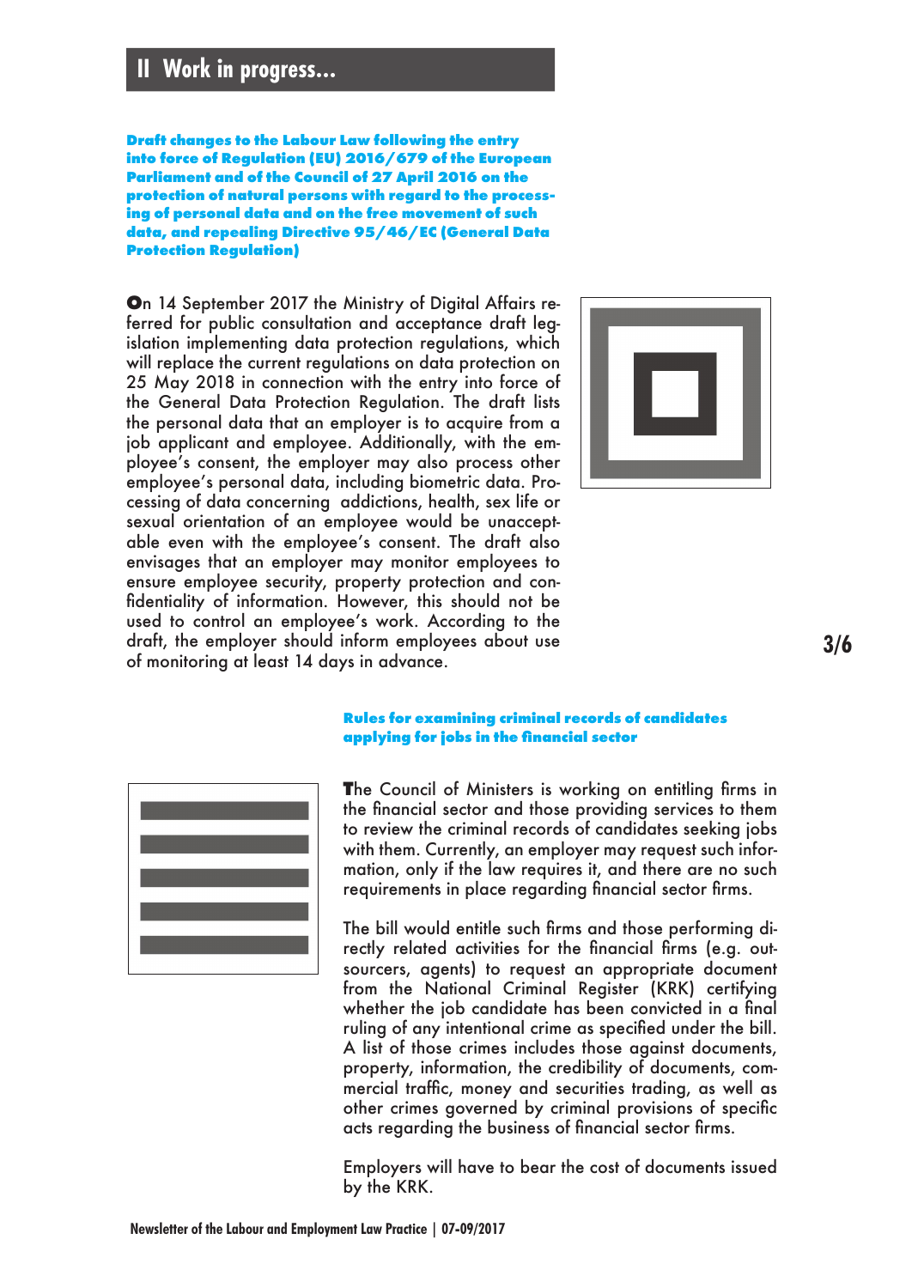### **III From the courtroom**

#### **Requesting information from an employee on additional employment–Supreme Court rulings dated 11 January 2017 (I PK 25/16) and 19 January 2017 (I PK 33/16)**

n a ruling of 19 January 2017 the Supreme Court found that, based on Article 22[1] § 2 of the Labour Code in conjunction with its Article 22[1] § 1 pt 6, an employer has the right to request information from an employee on that employee's employment record, including during working for that employer. This information may also include details of any new employment undertaken, its cessation and associated reasons and is not necessarily limited to employment contracts but may also include any work under civil law contracts. The Supreme Court also held that an employer who has a justified interest may oblige an employee to inform the employer of any intention to undertake additional professional activity, and failure to meet this obligation could even constitute grounds for terminating the employment contract without notice.





**A court must consider social solidarity when assessing the legal nature of a contract between parties – Supreme Court – Labour, Social Security and Public Affairs Chamber ruling dated 2 June 2017, III UK 147/16**

**T**he ruling was delivered because of an appeal of a payer of social security contributions against a decision of the Social Insurance Institution (ZUS) finding specific task contracts concluded by the payer as contracts for provision of services and subsequently the payer's appeal against a District Court ruling upholding the ZUS decision.

The payer, an institution involved in popularising and promoting theatre, film, music and fine arts, had concluded a number of specific task contracts. The contracts covered preparing and performing musical works at specific performances, preparing scenarios and holding specific concerts, preparing and performing concerts as a part of a festival organised by the payer, as well as performing specific acting parts, arranging music and preparing background music for kindergarten concerts.

On hearing the payer's appeal against the ZUS decision, courts of both instances, as well as the Supreme Court found that the contracts in question were not, in fact, specific task contracts but contracts for the provision of services. The Supreme Court concurred with the interpretation of the Supreme Court's ruling of 10 January 2017, III UK 53/16, which was delivered as a result of an appeal submitted by the same payer and concerned similar issues,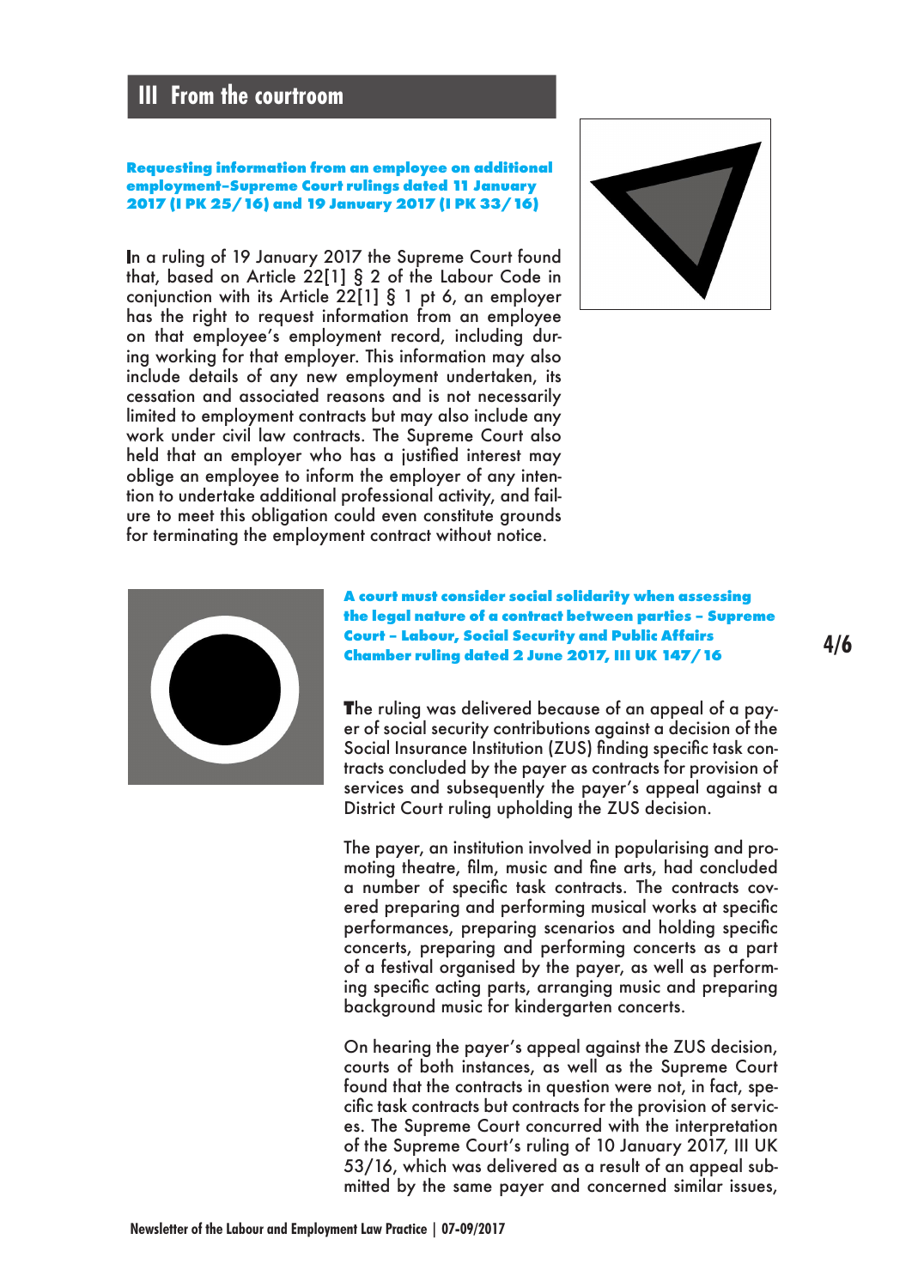

namely it referred to the need for particular tasks to be identified in contracts between parties – something that was missing, in the Court's opinion, from the subject contracts.

In its ruling of 2 June 2017, when assessing the legal nature of the contracts, the Supreme Court invoked the principle of social solidarity, pointing out that in view of it paid employment in principle creates an insurance obligation, if the person does not have any other grounds for a social security entitlement. Any exclusion from the social security system should be considered as an exception to the rule and should be subject to a careful interpretation. The Supreme Court also emphasised that every entity that organises frequent cultural events should seek to ensure that contractors are afforded social security protection, which should particularly apply to public and local authority bodies. In the Court's opinion, this approach would constitute a good example to other organisations involved with similar activities.

#### **An employee must receive prior notice of any monitoring of computers – Grand Chamber of the European Court of Human Rights ruling dated 5 September 2017, case 61496/08, Barbulescu vs. Romania**

**T**he ruling confirms that any monitoring of how employees use company computers may constitute a violation of employees' privacy and that the supervision by the employer must be justified and proportionate as to its objectives. The ruling also confirmed that the employer should notify employees ofthe extent and measures undertaken prior to commencing any monitoring.

According to the facts of the case, an employee set up a Yahoo Messenger account at the employer's request in order to communicate with the employer's clients. The employee was also instructed that the use of internet, telephone and company e-mail for private purposes was not allowed. Nevertheless, he used the account to contact his fiancé and his brother, among others, during working hours, which resulted in his dismissal.

Initially, in the ruling of Section IV of the European Court of Human Rights dated 12 January 2016 (under the same case number), the Court held that in monitoring messages sent by the employee from an account set up at the employer's request, the employer did not violate the employee's right to privacy. The fact that the employee had been notified that use of the internet for private purposes was banned was sufficient to find that the employee's right to privacy was not violated, and therefore in monitoring the communications sent using the company's equipment, the employer was well-founded in his conviction that the communications were only work-related.



**5/6**